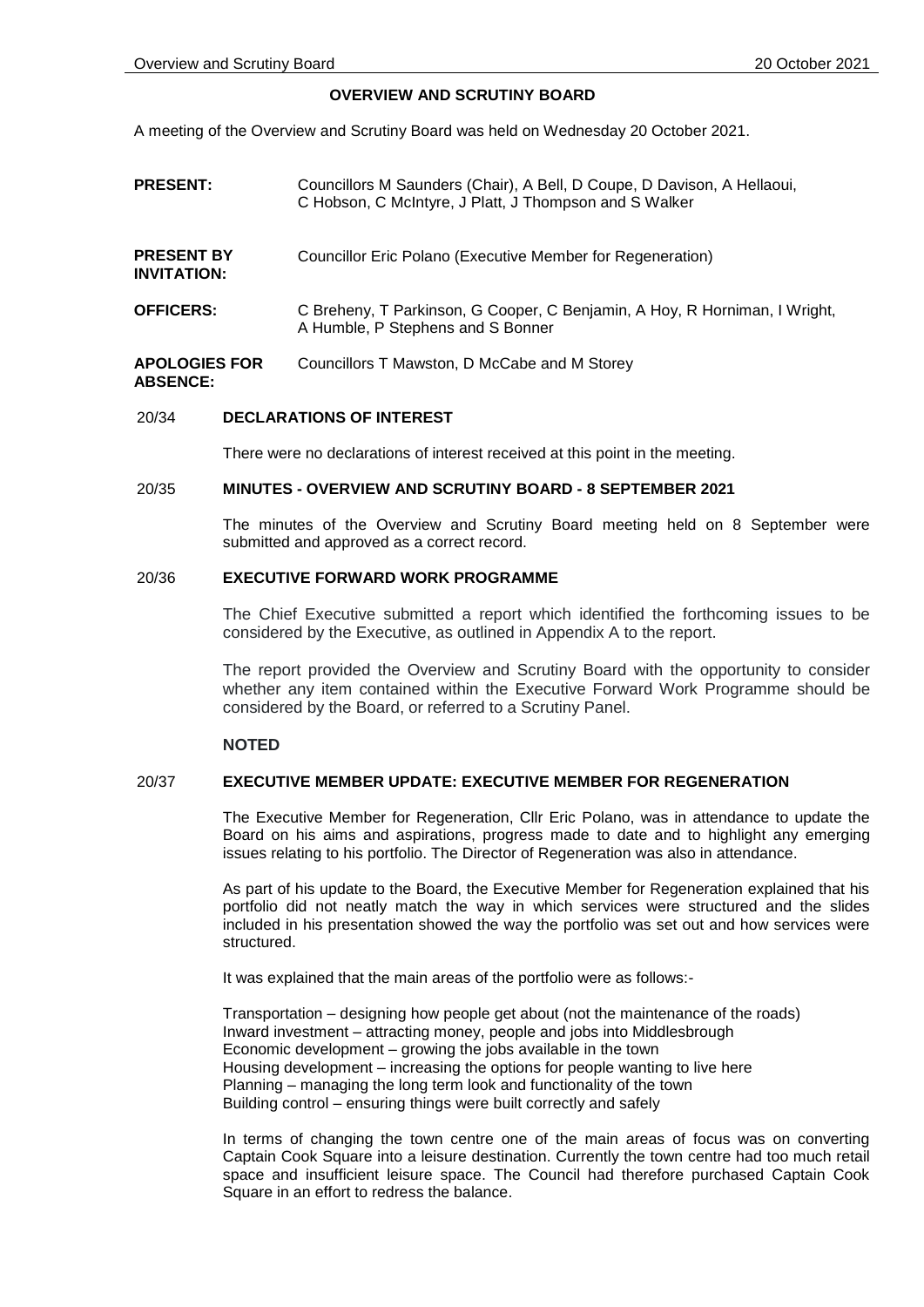In respect of developing the concept of urban living it was explained that Middlehaven was the focal point for a significant amount of investment to create more houses and apartments for people wanting to live in the centre of town.

Boho X was another key area of focus and would deliver sixty thousand square feet of commercial space for the digital sector. In addition the Council was currently refurbishing the Captain Cook Pub and work would soon commence on the Old Town Hall to bring these buildings back to life.

Clearing up eyesore sites and properties was another high priority and it was advised that the Council was investing in buying up eyesore sites and properties that were blighting local communities. In terms of the Future High Streets Fund and the Towns Fund Middlesbrough had received in the region of £35m to spend on changing the town centre and Middlehaven, as well as some other parts of the town. Delivering housing growth was a further area of focus and the Council was working with house builders to deliver 400-500 new homes each year.

The Executive Member for Regeneration advised the Board that in respect of his own personal priorities the areas that he was most passionate about driving through were dealing with the eyesore sites and properties and getting more people into the town centre. It was advised that the Council had invested £1m into working with Middlesbrough Development Company (MDC) to buy up or refurbish properties in local communities that were ruining people's lives. The Council was looking to tackle as many of these as possible and clean up some of the worst streets.

In terms of getting people into the town centre it was emphasised that there was a real need to encourage people to use the town centre again. However, we could no longer rely on people coming into the town centre to shop, as they would never to that in those numbers again.

In respect of what would be achieved over the next year it was anticipated that the following projects would be realised:-

- Captain Cook Square re-let to leisure operators
- Boho X open and occupied
- Hundreds of new homes underway in the centre of town
- Captain Cook pub brought back into use
- New community centres at Southlands and Nunthorpe
- Middlesbrough Station refurbished for the new London train
- **Exchange Square regenerated**
- New commercial space built on Centre Square (Melrose House site)
- Small sites brought back into use
- Tollesby shops replaced by new apartments
- Some key derelict properties brought back into use

Following the update in respect of the regeneration portfolio, Members were afforded the opportunity to ask questions.

A Member enquired as to whether there was an intention to address the issues of eyesore business properties, for example, on Wilson Street. As although these were not the Council's responsibility and they were the responsibility of private businesses and private landlords the Council's efforts to renew areas of the town centre would be negated if neighbouring properties already in a state of disrepair were not improved. The Executive Member for Regeneration advised that efforts were being made to contact owners of derelict properties and encourage them to undertake the necessary repairs to their premises in the first instance. If efforts were unsuccessful then the Council would consider other options including purchasing / renovating the premises.

A Member of the Board queried the level of focus on the town centre to the detriment of other areas and the lack of infrastructure that was provided when new developments were approved. However, it was appreciated that the financial resources available to the town were limited and therefore had to be spent wisely.

In respect of the proposals for the development of the town centre and increased emphasis on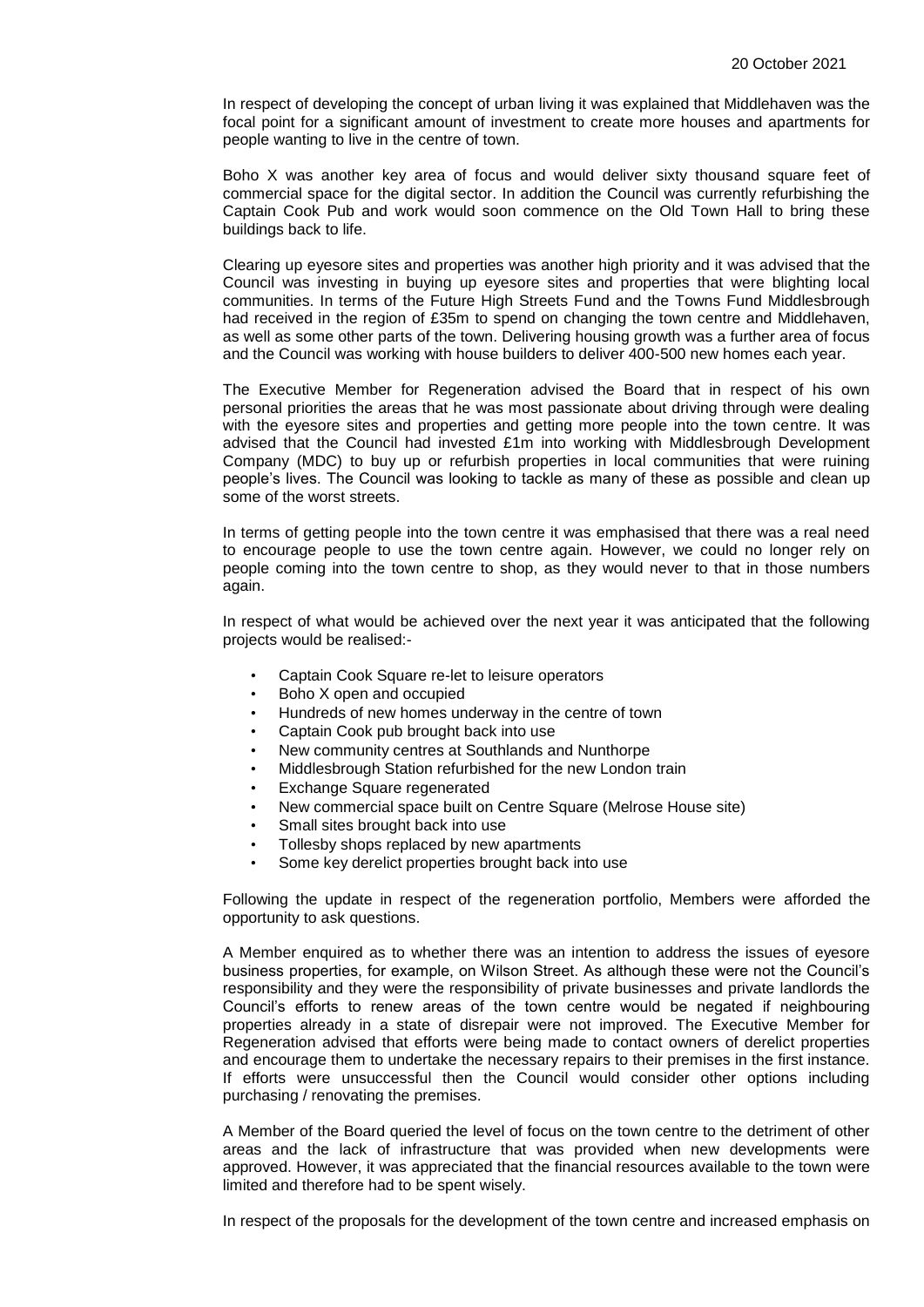#### 20 October 2021

the inclusion of leisure provision it was queried whether there was sufficient focus on retaining the current retail provision. The Executive Member of Regeneration advised that he fully appreciated the concerns raised, however, footfall in the town centre was declining and with the increase in online shopping and provision of out of town retail outlets future demand for town centre retail was forecast to decrease further. It was therefore imperative that action was taken now to diversify the offer available within the town centre. The Council therefore needed to accept that there would be a lot less demand for town centre retail in the future.

A Member of the Board made reference to the refurbishment of the Captain Cook pub and whether the intention was for the premises to operate as a pub once it was refurbished. It was advised that the intention was for the restoration to return the premises to a shell whereby an interested party could adapt the premises to meet its needs. Various proposals had been received recently including a proposal for the premises to be operated as a bistro; to be used as a headquarters for a digital company and to be converted into residential accommodation. Once the restoration work had been completed it would be put out to the open market, in order for expressions of interest to be received.

In terms of the restoration work undertaken by the Council in respect of the Captain Cook pub it was advised that once on site it had become apparent that more work was needed than initially envisaged. The Council was therefore undertaking the necessary works to ensure that all the mechanical and electrical issues had been addressed, as well as the refitting of the windows and the total cost would be in the region of £1.1m. This included Council capital that was approved previously, as well as some Town Fund investment funding.

In response to a query regarding the future development of Captain Cook Square it was advised that consultation with local residents would be undertaken prior to any approval of leisure developments.

In response to a query regarding the future of the Civic Centre site, Gurney House and Centre North East it was advised that the Council was currently working with the owners of both Gurney House and Centre North East to try and bring the premises back into use. The Council had resources available to it through the Towns Fund to help gap fund some of the viability issues in respect of those two buildings. The sheer size of the buildings did present a challenge as a trying to find one solution that worked at that scale was very difficult. There was the potential to convert one of them into a hotel, residential properties or a modern office, however, the level of investment required would be significant.

In respect of the Civic Centre it was advised that when the Council moved to Fountain Court in 2022 the Civic Centre site and building would be seen as a development opportunity. It was unknown at this stage as to whether the building would be presented to the open market first and then if there were no viable options the site second was yet to be resolved.

Reference was made to eyesore properties and specifically Douglas House and it was queried as to what was envisaged for this particular property. The point was also made that although there was a real need for eyesore properties in certain areas of the town to be addressed, for example in North Ormesby, the south of the town also required attention. In response it was acknowledged that the £1m recently set aside to tackle eyesore properties would not be sufficient to address all of the issues across the town. However, the need for work to be undertaken in respect of eyesore properties across the town was acknowledged.

In respect of Douglas House the Council had recently re-engaged with the owners of the property and owing to the availability of grant funding through the Towns Fund there was a possibility to utilise some of that support to close the viability gap and bring a proposal forward.

Reference was made to ambitious aims for 2021/22 and whether there was sufficient funding available for all of these projects to be realised. In respect of the projects referenced in was advised that these had been fully costed and funded to varying degrees. It was anticipated that these projects would be realised over the next year.

Clarification was sought in respect of the investment in addressing eyesore properties. It was confirmed that £1m had been set aside to tackle residential eyesore properties and a further £1m had been assigned to addressing issues with commercial properties.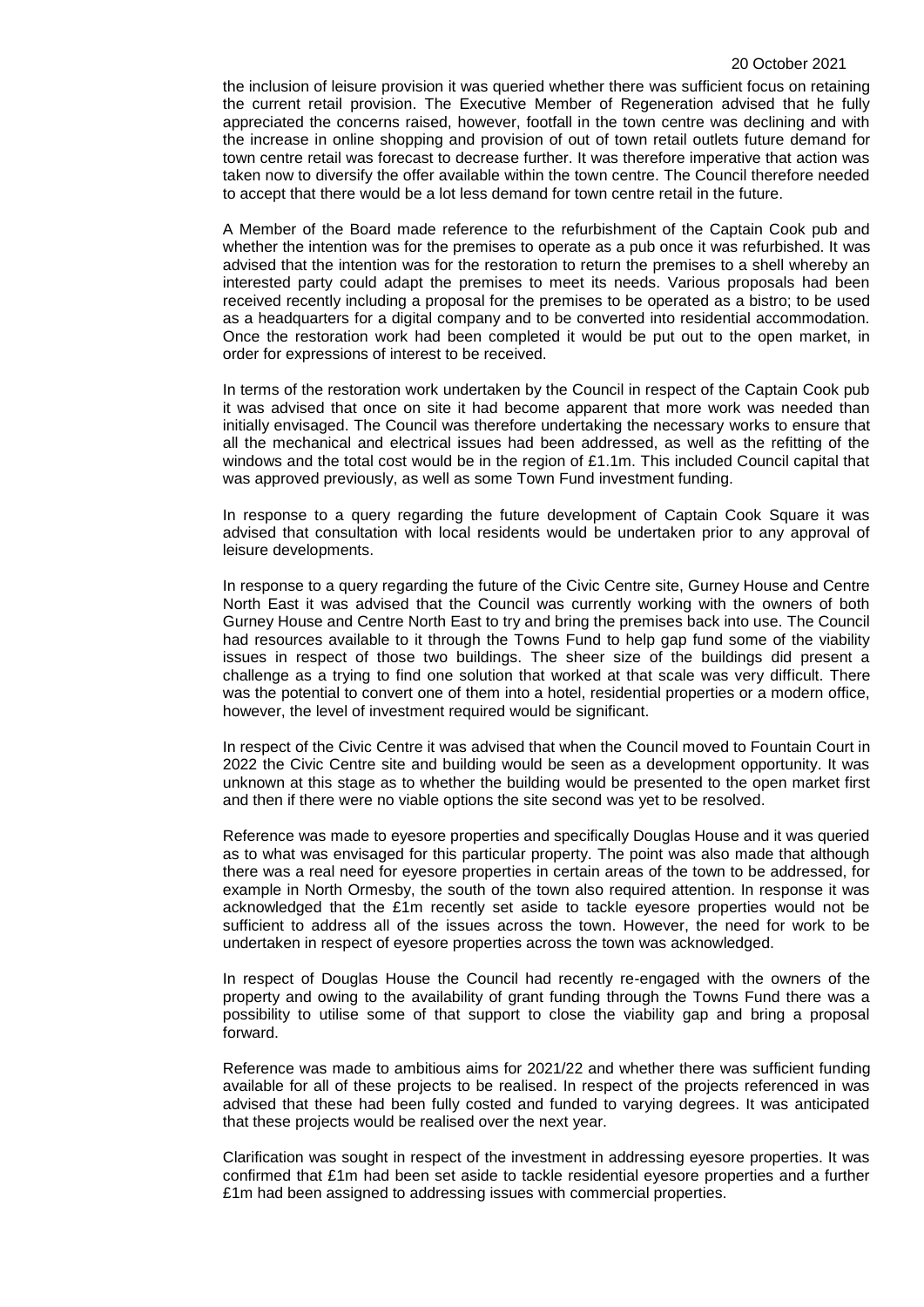In response to a query regarding the potential for a 4000-5000 seated arena to be developed in Middlesbrough it was advised that over the year's consideration had been given to the feasibility of developing an arena in the town. Specialists had recently been employed to advise the local authority of the possible viability of such a proposal.

Reference was made to the high cost of bus fares at the moment and it was queried as to whether the Council regularly liaised with the bus companies in respect of such issues. It was confirmed that regular meetings with the bus companies were held, however, the bus companies were commercial operators and there was minimal influence the Council could have on the setting of fares.

The Chair thanked the Executive Member for Regeneration and Director of Regeneration for their attendance and contributions to the meeting.

**AGREED** that the information provided be noted, and the agreed action be undertaken.

### 20/38 **CHIEF EXECUTIVE'S UPDATE**

The Chief Executive was in attendance and provided an update to the Board in respect of the following:-

- COVID-19 update
- Executive update
- LMT update
- Chief Executive briefing staff feedback

In terms of the latest local COVID-19 data, as at 18 October 2021 the rolling seven-day rate of cases per 100k of the Middlesbrough population was as follows:

- 76 new cases had been added to the system on 18 October 2021;
- 557 new cases had been diagnosed in the last seven days;
- 395.1 rate per 100k of population (last seven days); and
- 302.20 COVID-19 deaths per 100k population.

Reference was made to the vaccination rates and to date 65.4% of over 12's in Middlesbrough had received 2 doses of the vaccine. In terms of vaccination by age range 9.6 % of young people in Middlesbrough aged 12 to 15 had received 1 dose of the vaccine and the vaccination rates increased with age. For example, 87.3 % of people aged 55 to 59 in Middlesbrough had received 2 doses of the vaccine and 94.2 % of people aged over 80 had received their 2 doses. It was emphasised that the number of over 50's unvaccinated in Middlesbrough was 8.2 %, which equated to 4,335 people and this was the area of greatest concern.

In relation to the Executive decisions taken recently it was noted that a number of reports had been considered. These included; a report on Middlehaven; the expansion of Middlesbrough College; Community Environmental Initiatives; Council Tax Reduction Scheme; Fountain Court and Centre Square Office development.

In respect of the current LMT strategic items if was advised that the focus was on poverty / social exclusion; reoccupation / Fountain Court; values / staff engagement; 2022/23 budget preparation; performance management and locality working.

Reference was made to the feedback received from staff in respect of the Chief Executive's staff briefings and it was noted that over 95% of staff rated the briefings as very good / good overall; over 90% rated the relevance and usefulness of the content of the briefings as very good / good overall; over 90% rated the opportunity to ask questions at the briefings as very good / good overall and over 70% had opted for the briefings to be continued virtually in the future with over 20% opting for a mix of virtual / in person. It was anticipated that the briefings would continue to be held virtually but on a six monthly basis an in person event would be held.

The themes from the free text responses to the Chief Executive staff briefings were provided and these included the following;-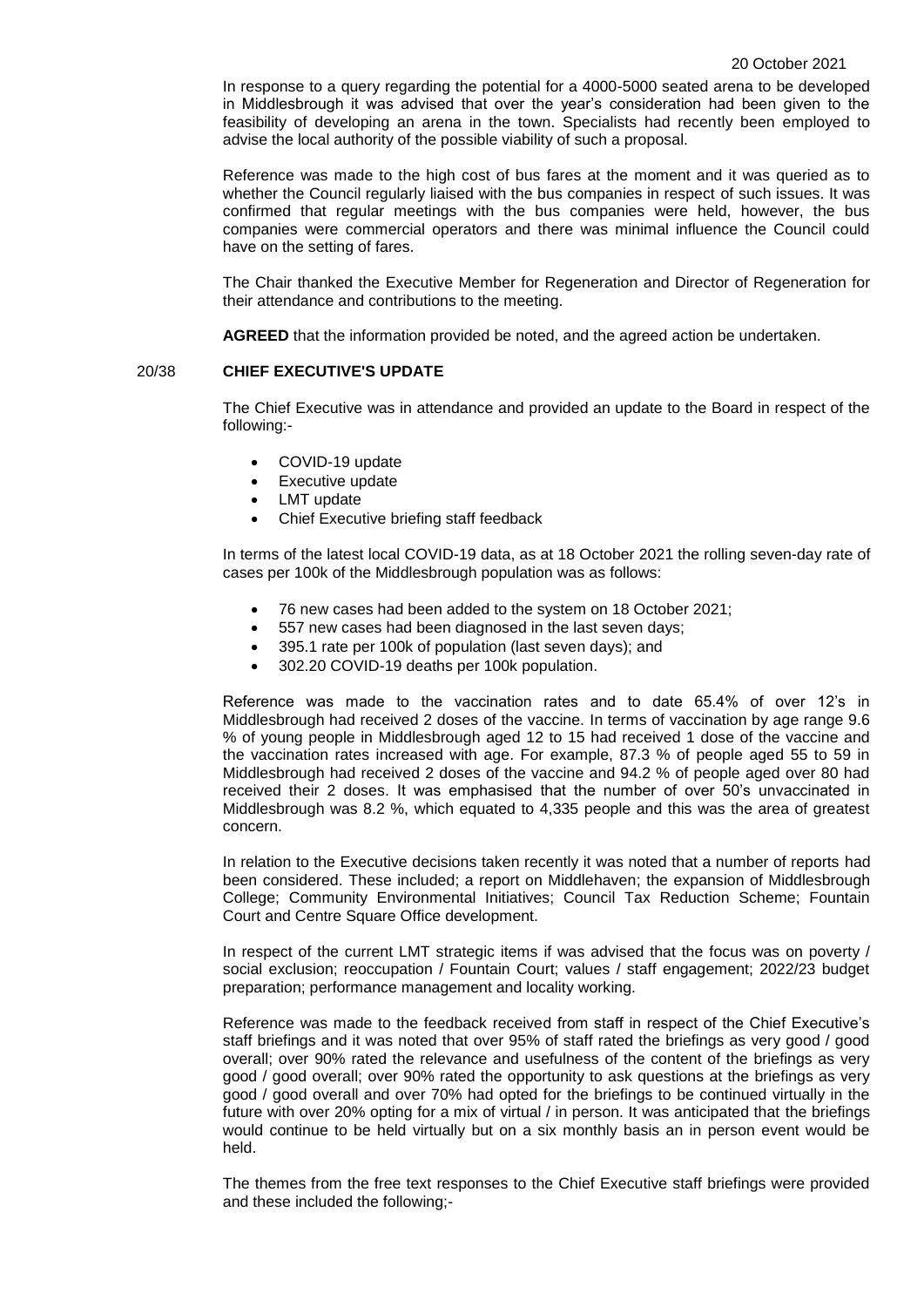- Staff valued hearing direct from the top
- Staff wanted the same level of engagement at Directorate level
- Subjects that staff were particularly interested in were; Strategic Priorities; Reoccupation; LMT thinking

Following the update, Members were afforded the opportunity to ask questions.

A Member of the Board made reference to the fact that the take up of the COVID-19 vaccination by young people had been slow and queried whether there was any reported cases of young people in Middlesbrough being hospitalised with COVID-19. In respect of the older generation it was also queried as to whether people were being formally invited to receive their booster vaccinations or whether there was an expectation for them to present at vaccinations clinics. In response it was advised that there had been no significant hospitalisation of any children in Middlesbrough with COVID-19. The data showed that currently there were 3 children in James Cook University Hospital under the age of 19 with COVID-19.

In terms of the booster where individual had been inoculated and were over the age of 50 they were receiving invitations for their boosters.

In respect of the information provided by the Chief Executive, as part of his regular update to the Board, the view was expressed by Members that the information provided was extremely useful and informative and should continue.

Reference was made to the high number of cases of COVID-19 currently amongst the younger cohort and whether any action was being taken within schools to encourage take up of the vaccine. The Board was advised that work would be undertaken and there was currently discussions taking place across the whole of the North East in respect of this issue. A proposal had been put forward that a joint communication across all twelve local authorities be issued. However, it was felt that some of the communication material was not necessarily Tees centric and it may be more effective to adopt a more sub regional approach. A discussion was currently taking place amongst the Chief Executives of the Tees Valley to determine whether action should be taken on a Tees Valley footprint.

In terms of schools undertaking work to encourage young people to take up the COVID-19 vaccine a Member of the Board queried the ethical validity of schools undertaking this role and their entitlement to do that.

The point was also made that anecdotally the take up of vaccines and boosters at the pop up vaccination centre at Newport Hub today had been fantastic and more of these events should be held. Positive feedback was also provided in respect of the introduction of locality working and the view was expressed that there would be real benefits in adopting this approach throughout the town.

Reference was made to the Council Tax Reduction Scheme and the point was made that there was a real need for a reduction in the cost of Council Tax for those people facing financial deprivation across the town. However, in order to finance the scheme it was queried as to whether the overall cost of Council Tax increased for other people within the town. In response it was advised that the two were not related and it was simply a case of the amount of funding the Council received for Council Tax support would be used in a more efficient and effective manner.

In terms of the current thinking by LMT in respect of poverty the view was expressed that there could be real benefits in involving the relevant ward Councillors on any working group that had been established to look in further detail at this issue. In response the Chief Executive advised that there would be merit in establishing an all-party working group to contribute specifically to this agenda.

In response to a query regarding the town's preparations for any future rise in the number of COVID-19 cases it was acknowledged that there was the potential for cases to increase with the onset of winter. However, the Council was more than capable of responding to any spike in cases based on the experience gained throughout the pandemic to date. Although it was acknowledged that at this stage the future trajectory of COVID-19 cases over this forthcoming winter period was unknown. The Board was advised COVID-19 still presented a danger and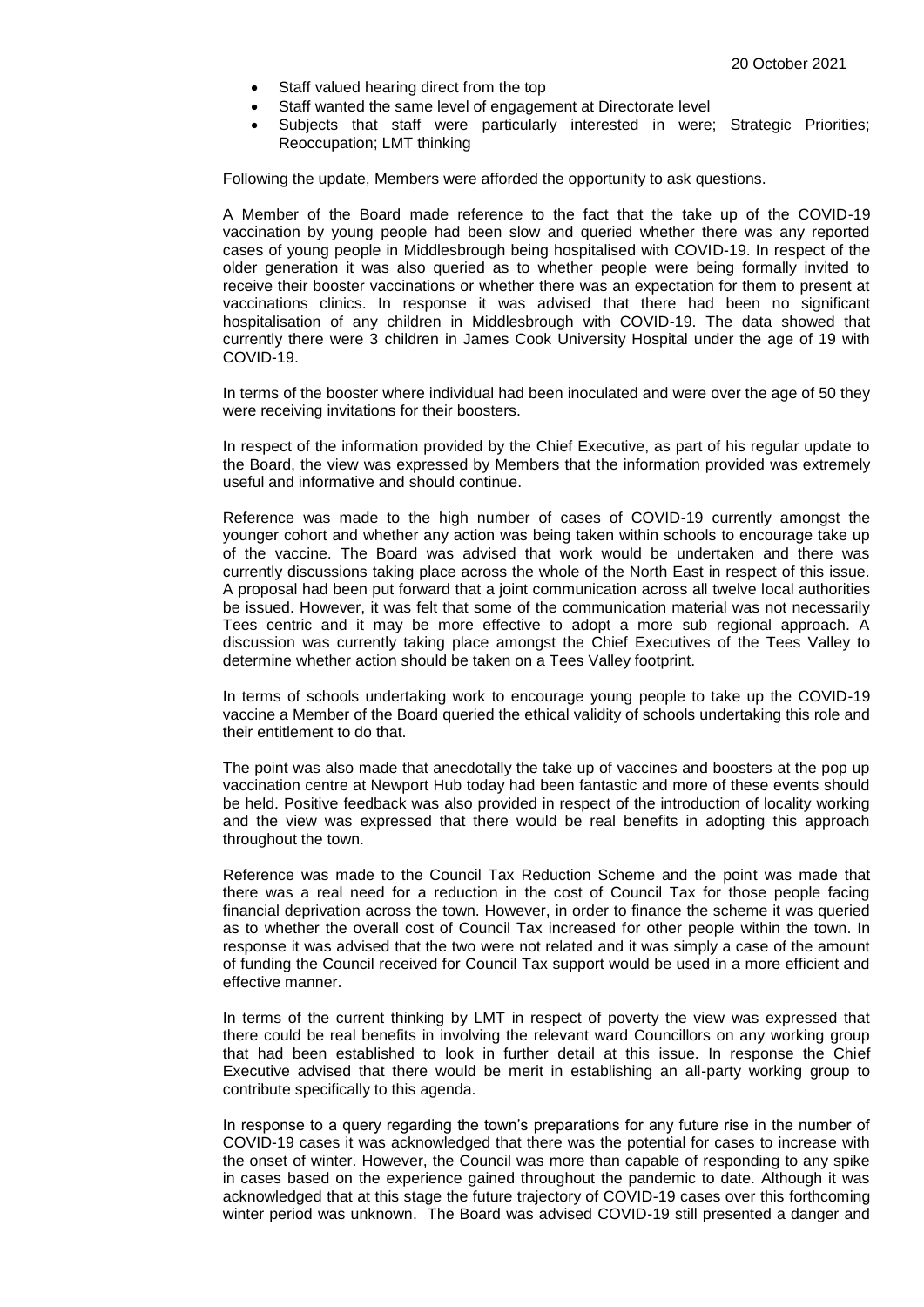the Council would be doing everything possible to encourage everyone to minimise the risks of infection wherever possible.

Reference was made to the £150,000 investment in the Community Environmental Initiatives over the next 3 years and further information was requested in respect of this scheme. The Board was advised that the money would be used for Community led environmental initiatives and a report would be available for Members perusal.

The Chair thanked the Chief Executive for his excellent briefing and contribution to the meeting.

#### **NOTED**

#### 20/39 **SCRUTINY CHAIRS UPDATE**

The Scrutiny Chairs provided updates in respect of the work undertaken by their respective panels since the last meeting of the Board.

### **NOTED**

### 20/40 **CULTURE AND COMMUNITIES SCRUTINY PANEL - FINAL REPORT - CULTURAL EVENTS IN MIDDLESBROUGH**

The recommendations to be submitted to the Executive were:

1) To enhance and strengthen community cohesion, cultural events traditionally held in the town centre should be delivered within communities where possible. Ideally this should take place with at least some elements of the Christmas 2021 celebrations.

2) Given its growing cultural and financial significance the Council should work with relevant third parties, including charities and the private sector, to introduce eSports as a regular and high profile cultural event. Where possible this should relate to wider leisure initiatives the Council is currently involved in.

3) Future leisure developments in the town centre should look to include opportunities for associated hospitality venues, such as an eSports business.

4) In order to attract a wider audience; the Council should continue to work with Teesside University so that the Town Hall can be used as a venue for the Animex Festival, ideally for the event held in 2022.

5) To attract audiences that sit outside Middlesbrough's local boundaries; the events team should explore how to exploit virtual event delivery by having an on-line component.

**AGREED** that the findings and recommendations of the Culture and Communities Scrutiny Panel be endorsed and referred to the Executive.

## 20/41 **REVENUE AND CAPITAL BUDGET – PROJECTED OUTTURN POSITION AS AT QUARTER ONE 2021/2022**

The Director of Finance and the Head of Financial Planning and Support provided an update to the Board; the following points were highlighted:

- The information detailed in the report was separated into two elements: COVID-19 related and non-COVID-19 related;
- The 2021/22 Revenue budget for the Council was £116,492,035. The Council's outturn position for 2021/22 for non-Covid-19 elements was projected to be an overspend of £1.717m (1.5%). It was anticipated that there would be a potential financial pressure due to COVID-19 of £2.036m in 2021/22. The total projected outturn at the end of the year was £3.753m;
- The total projected overspend in 2021/22 would be covered by the full utilisation of the Social Care Demand Reserve of £0.5m and the Children's Services Demand Reserve of £0.732m, which were created at the end of 2020/21. The remaining £2.521m of the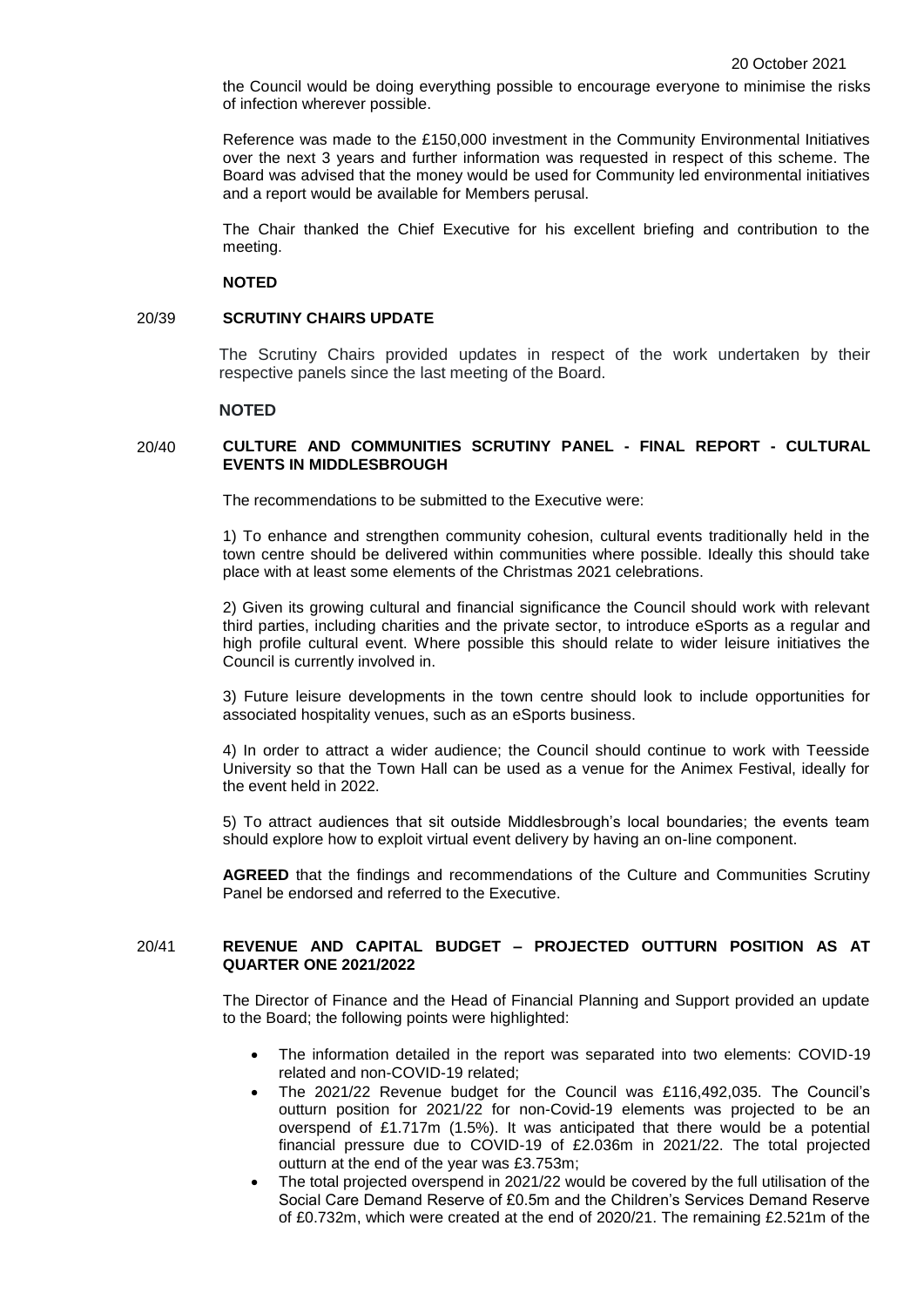total projected outturn pressure would be funded from the £4.512m Covid Recovery Reserve, which was created during 2020/21 to cover the potential costs arising from the Covid-19 recovery in 2021/22 and future years;

- Paragraphs 80-100 of the report detailed expenditure against the Investment Strategy, which had a revised budget of £93.716m. The current latest estimated outturn for 2021/2022 was £82.029m;
- Paragraph 101 of the report indicated that borrowing had reduced by £1m in Q1 to £217.8m;
- Total reserves were detailed in paragraph 108, which showed projections for 2021/22 to be £33.8m.
- Appendix 1 of the report detailed virements; Appendix 2 showed the revised Investment Strategy which would be used from this point onwards.

Following the update, Members were afforded the opportunity to ask questions.

A Member queried as to what issues the Board should be most concerned about at present in respect of risk and unforeseen eventualities. It was advised that one of the emerging risks was in relation to energy inflation and whether that would filter through and become a longer term pressure, the legacy of COVID-19 on income was another key potential risk factor. The MTFP for next year was currently being prepared and those issues were being considered. The financial implications for the Council resulting from the new Health and Social Care Bill was another unknown at this stage, although it was anticipated that more detailed information would be available following the forthcoming Government Spending Review and Local Government settlement.

Reference was made the Environment and Community Services overspend and whether there was potential for that money to pulled back over the course of this financial year. It was explained that the overspend was a result of the kerbside recycling company entering administration, which had generated a financial pressure of £500,000. The contact for kerbside recycling was currently out to tender and it was hoped that savings would be achieved following that process. Another risk in this area was the Integrated Transport Unit, as to a lack in the availability of taxi drivers increased costs were being incurred. Efforts were being made to pull back on costs but there were real challenges.

In response to a query regarding the problem recruiting HGV drivers it was advised that at present it was not impacting on the Council's provision of waste services. However, the query would be referred to the Director of Environment and Community Services for further information.

The amount of expenditure on Council purchase cards was queried and it was advised that some up to date information on this type of expenditure would be provided to the Board.

The Chair thanked the Director of Finance and the Head of Financial Planning and Support for their attendance and contributions to the meeting.

**AGREED** that the information provided be noted, and the agreed actions be undertaken.

## 20/42 **STRATEGIC PLAN 2021-2024 – PROGRESS AT QUARTER ONE 2021/2022**

The Head of Strategy, Information and Governance provided an update to the Board, which included the following points:

- This Q1 update was in respect of the Strategic Plan, which covered the period April June 2021, and which was presented to Executive on 7 September 2021;
- On 24 February 2021, full Council approved a Strategic Plan for 2021-24, setting out nine strategic priorities for this period. At its meeting of 11 May 2021, the Executive agreed an associated set of outcome measures linked to these priorities and a supporting workplan to deliver sustained improvement up to and beyond 2024.
- At the end of Q1, 15 of 24 (62.5%) of Strategic Plan outcomes were on target against the corporate standard of 75%. At the end of Q1, there were three 'Red Red' outcomes i.e. those not currently projected to meet target and with performance worsening.
- Details in respect of the 'Red Red' outcomes were outlined; the combined crime and anti-social behaviour rate per 1,000 people increased very significantly in Q1 to 55.07, up from the Quarter Four 2020/21 baseline of 44.1, taking performance well away